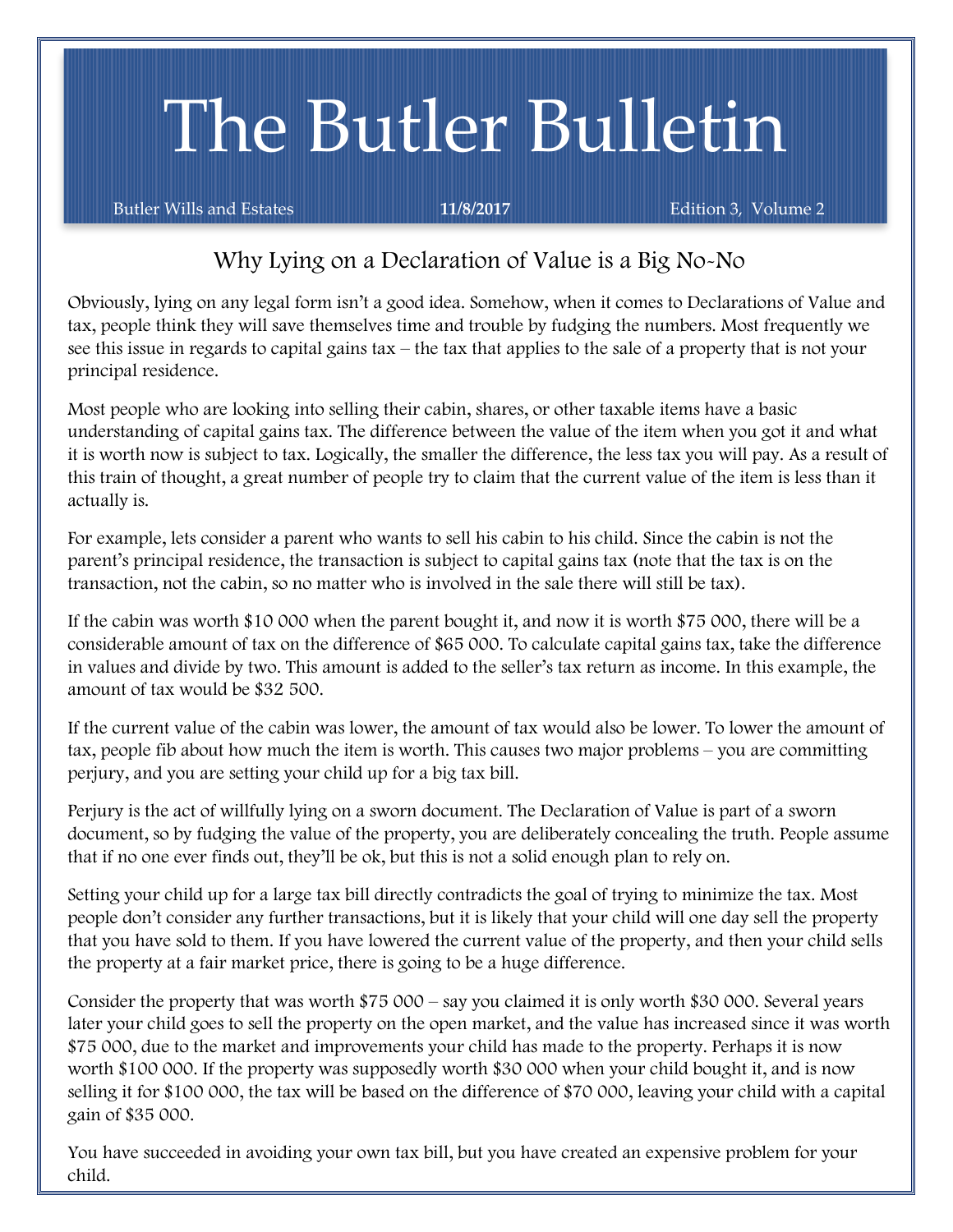## WE'VE MOVED!

On November 1, 2017 we moved to:

The Hamlyn Road Plaza

#145, 60 Hamlyn Road

St. John's, NL

A1A 5X7

(Between the Village Mall and Sobeys/Wal-Mart)

Our email addresses and phone number remain the same.

All the things we love about our current location can also be found at our new office. There is free parking right in front, and you don't have to battle downtown traffic. The new office is still accessible – our office can be reached using a ramp for anybody with reduced mobility, and there are no stairs within the office.

We look forward to seeing you as we grow in a new location!

## STRANGE PLACES PEOPLE HAVE HIDDEN THEIR WILL

It makes sense to take care of important documents, especially ones like a will that give someone a lot of legal power. We encourage our clients to put their documents in a safe place, since the original will is needed for probate and cannot be replaced.

Sometimes people cross the line between 'a safe place' and 'a strange place'. The most common place to hide a will is in the freezer.

#### Why the freezer?

This is by far the most popular place to hide a will. The logic behind this one seems to be that if there is a house fire the refrigerator will remain intact. Fridges and freezers are primarily made of aluminum. The insulation is fibreglass which will disintegrate given enough heat. I couldn't definitively say whether a freezer would go up in flames, but stashing your will under the ground beef and frozen peas isn't the best idea.

#### Alternative Locations

To keep your will safe from fire, store it in a safety deposit box or fire-proof strong box. Any bank will be able to rent you a safety deposit box for a monthly fee. Alternatively, if you prefer to keep your will in your home, consider purchasing a small fire-proof safe. These safes are widely available at home reno and DIY stores, as well as at big box stores like Costco.

Make sure the model you choose is nosey-person proof (i.e. it can be securely locked) as well as fire-proof.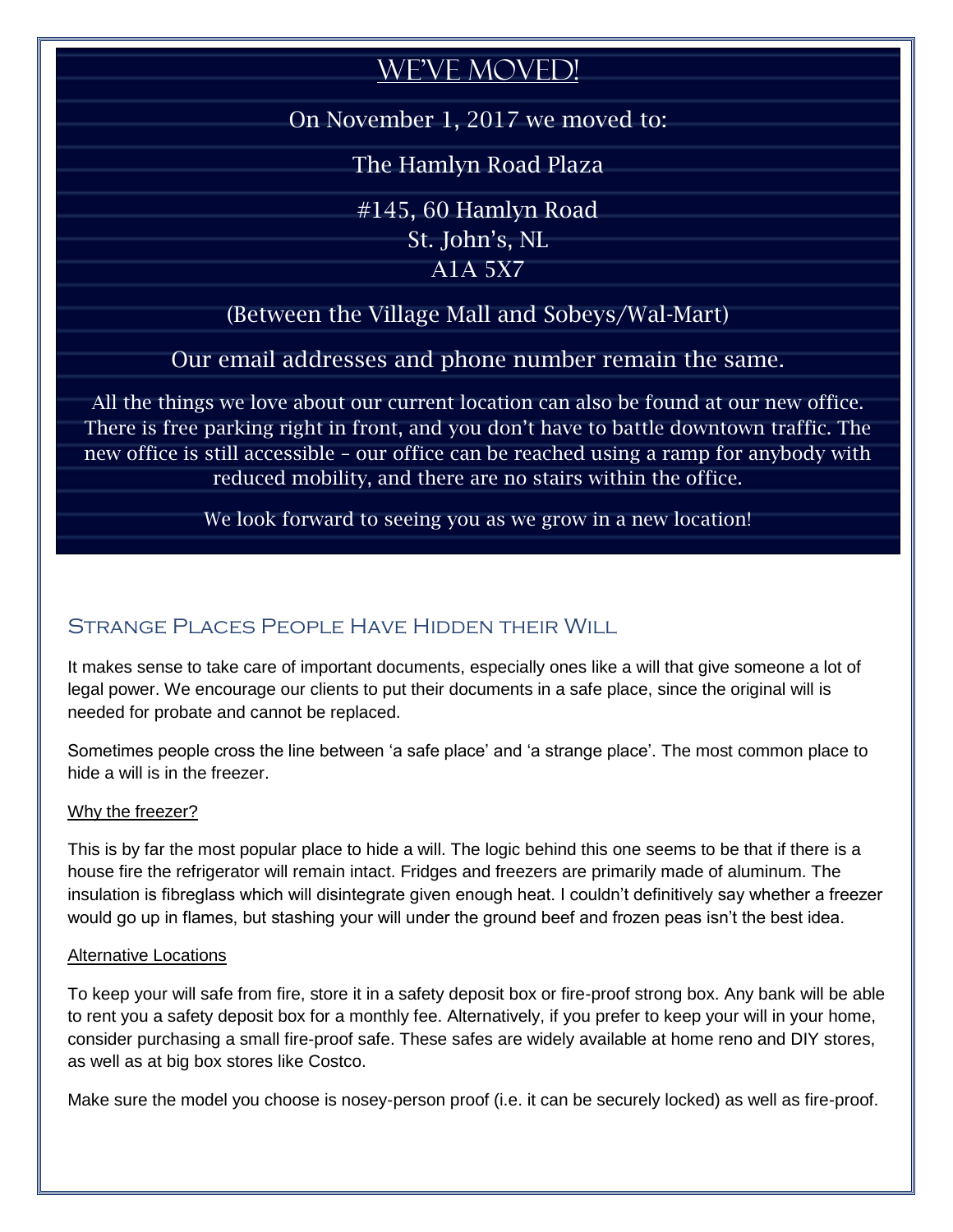# DO I HAVE TO HAVE A POWER OF ATTORNEY?

The short answer is no, but as with all legal questions there is more to it than that. Thorough estate planning includes considering what will happen (passing away) and what might happen (losing capacity). A will takes care of what is definitely going to happen, and a Power of Attorney takes care of what might happen.

Keep in mind that for estate planning, the type of Power of Attorney referred to is the kind that is enduring. This means it will be effective throughout any loss of capacity. This is important to note because it is drastically different than a standard business Power of Attorney.

An Enduring Power of Attorney appoints the person of your choosing to make financial decisions on your behalf if you are not able to handle it yourself. This could be due to anything from dementia to experiencing a physical accident. The document only remains in effect for as long you are unable to manage your own affairs.

For example, someone diagnosed with Alzheimer's likely won't ever regain capacity to the point where he or she could manage banking, selling a house, filing tax returns, etc. However, someone who has been in a physical accident who is temporarily prevented from managing financial decisions could reasonably be expected to take back control at some point in the future.

While you may never experience these things, these types of situations are much more difficult to deal with if you don't have a plan in place. It is also more expensive to fix after the fact than it would be if you had sorted it out before anything happened.

An Enduring Power of Attorney is almost like an insurance policy – you get it just in case, but you hope you'll never have to use it. Getting an Enduring Power of Attorney is entirely optional, but we believe it is an essential component of a complete estate plan.

#### We're What do I need for a wills appointment?

Preparing for a wills appointment is incredibly easy. Most people ask us what documents they need to bring, and the answer is simple – just bring a piece of ID. We don't require copies of bank statements, investments, etc., since these numbers will change over time.

If you have a will already, it can be helpful to have it with you to refer back to what your previous plans were, but it isn't necessary.

As long as you have a good idea of what you own and what you owe, along with a general idea of what you would like to have happen with your estate, you will be ready to go.

Your job is think about what you want to have happen with your estate (for example, treating your children equally, leaving certain items to certain people, and who will be in charge of your estate), and our job is to figure out what the best way to achieve that goal is.

Sometimes people call us and say they know what they want to see happen, but they don't know how to word it properly. You don't need to worry about how to phrase your wishes – we send everything out to you in draft so you can review it be for it is signed.

If you've been thinking about getting your will done but you've been concerned about the details, you are probably more prepared than you think.

Send us an email or visit [www.butlerwillsandestates.com](http://www.butlerwillsandestates.com/) for more info about getting started on your will planning.

Do you want to book an appointment? Give us a call at 709 221 5511 or email [chelsea@butlerwillsandestates.com](mailto:chelsea@butlerwillsandestates.com)